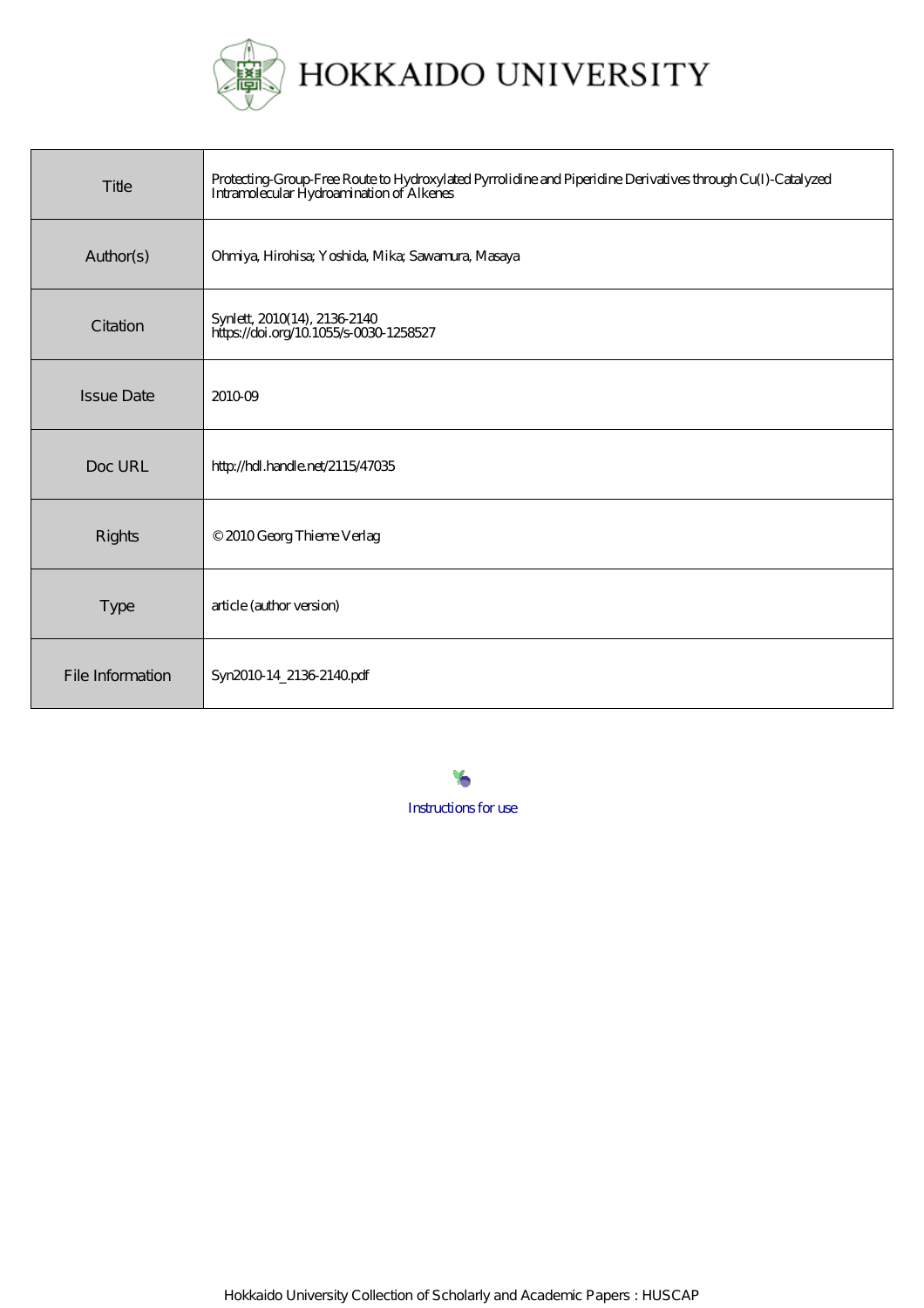# **Protecting-Group-Free Route to Hydroxylated Pyrrolidine and Piperidine Derivatives through Cu(I)-Catalyzed Intramolecular Hydroamination of Alkenes**

Hirohisa Ohmiya, Mika Yoshida, and Masaya Sawamura\*

Department of Chemistry, Faculty of Science, Hokkaido University, Sapporo 060-0810, Japan; Fax: +81-11-706- 3749; E-mail: sawamura@sci.hokudai.ac.jp

**Abstract:** An efficient approach to hydroxylated pyrrolidine and piperidine derivatives through the intramolecular hydroamination catalyzed by a Cu(I)–Xantphos system is described. The transformation allows for the short synthesis of *N*-alkylated azasugars without a protection/deprotection event of the hydroxy groups.

**Key words:** pyrrolidine, piperidine, protecting-group-free synthesis, hydroamination, copper

Polyhydroxylated pyrrolidine and piperidine derivatives, commonly called azasugars, have attracted considerable attention and have been the target of numerous synthetic efforts due to their potent glycosidase and glycosyltransferase inhibitory activities.<sup>1</sup> Intramolecular cyclization of highly hydroxylated aminoalkenes is one of the simplest methods for the construction of these nitrogen heterocycles. However, these synthetic sequences *via* the intramolecular cyclization require intricate protecting group manipulations of the hydroxy groups, which lead to lengthy syntheses and reduced atom economy.<sup>1d</sup> We reported earlier that the Cu(I)–Xantphos system catalyzes the intramolecular hydroamination of unactivated terminal alkenes bearing an aminoalkyl substituent in alcoholic mixed solvents, giving pyrrolidine and piperidine derivatives in excellent yields.<sup>2,3,4,5</sup> Given that alcoholic solvents are used, we anticipated that aminoalkenes with protecting group free hydroxy groups within the carbon chain tethering the amine and alkene moieties may be usable as substrates of the coppercatalyzed hydroamination, which leads directly to hydroxylated nitrogen heterocycles, while the removing the Thorpe-Ingold effect by the geminal substituents within the tethering carbon chain was a challenge. Here we report a protecting-group-free approach to hydroxylated pyrrolidine and piperidine derivatives with various *N*alkyl substituents through the Cu(I)-catalyzed intramolecular hydroamination of terminal alkenes as a key step.<sup>6,7</sup>

The reaction of  $\omega$ -alkenic secondary amine **1aa** bearing a hydroxy group at the allylic position proceeded in the presence of Cu(O-*t-*Bu) (15 mol %) and Xantphos (15 mol %) in MeOH/*p*-xylene (1:1) at 140 ˚C, affording the monohydroxy pyrrolidine derivative **2aa** in 99% NMR yield (47% isolated yield, dr 86:14) after 72 h reaction time (Scheme 1). The  ${}^{1}H$  NMR analysis of the crude mixture indicated that the reaction proceeded cleanly, while the isolated yield remained 47% because of the material loss during Kugelrohr distillation. Relative stereochemistry of the diastereomers is yet to be determined (NOE and coupling constant analyses are ambiguous) (Procedure A). $8$ 





Since Cu(O-*t*-Bu) is not commercially available, we also examined a copper catalyst system in-situ prepared from commercial sources as more convenient catalyst system, and found that the reaction could also be performed well by using CuOAc (15 mol %) and K(O-*t*-Bu) (23 mol %) instead of Cu(O-*t*-Bu) (99% NMR yield, dr 76:24) (Procedure B). $8$  In all cases we examined with different substrates, the both catalyst systems performed almost equally concerning the product yield, while slight deviation in diastereoselectivity was observed.

Interestingly, the aminoalkene (**1a'a**) without the substituents in the linker chain resisted the reaction (Scheme 2).<sup>5</sup> The aminoalkene (**1a''a**) bearing a TBDMSprotected hydroxy group was also unreactive. These results indicate that the free hydroxy group plays an important role in accelerating the intramolecular hydroamination. The impact of the hydroxy group may be comparable to the Thorpe-Ingold-type steric effects observed in our earlier study [*vide infra* (Table 2, entry 6) for similar effect of hydroxy groups at the homoallylic and bishomoallylic positions].<sup>5</sup>



## **Scheme 2**

Various monohydroxy aminoalkenes (**1ab**, **ac**, **ba**, **bb**), which are different in the *N*-substituent and in length of the tethering carbon chain were transformed into the corresponding nitrogen heterocycles (**2ab**, **ac**, **ba**, **bb**) in the presence of the Cu–Xantphos system [Cu(O-*t*-Bu)– Xantphos or CuOAc–K(O-*t*-Bu)–Xantphos] (Table 1, Procedures A and B).<sup>8</sup> Thus, the aminopentenes (1ab, **ac**) with *N*-*i-*Bu and *N*-Bn groups underwent hydroamination in good yields, giving the corresponding pyrrolidine derivatives 2ab and  $2ac$ <sup>14</sup>, respectively (Table 1, entries 1 and 2). Piperidine derivatives were also obtainable by the Cu-catalyzed hydroamination of the substrate with a longer tethering chain (**1ba**) (entry 3). However,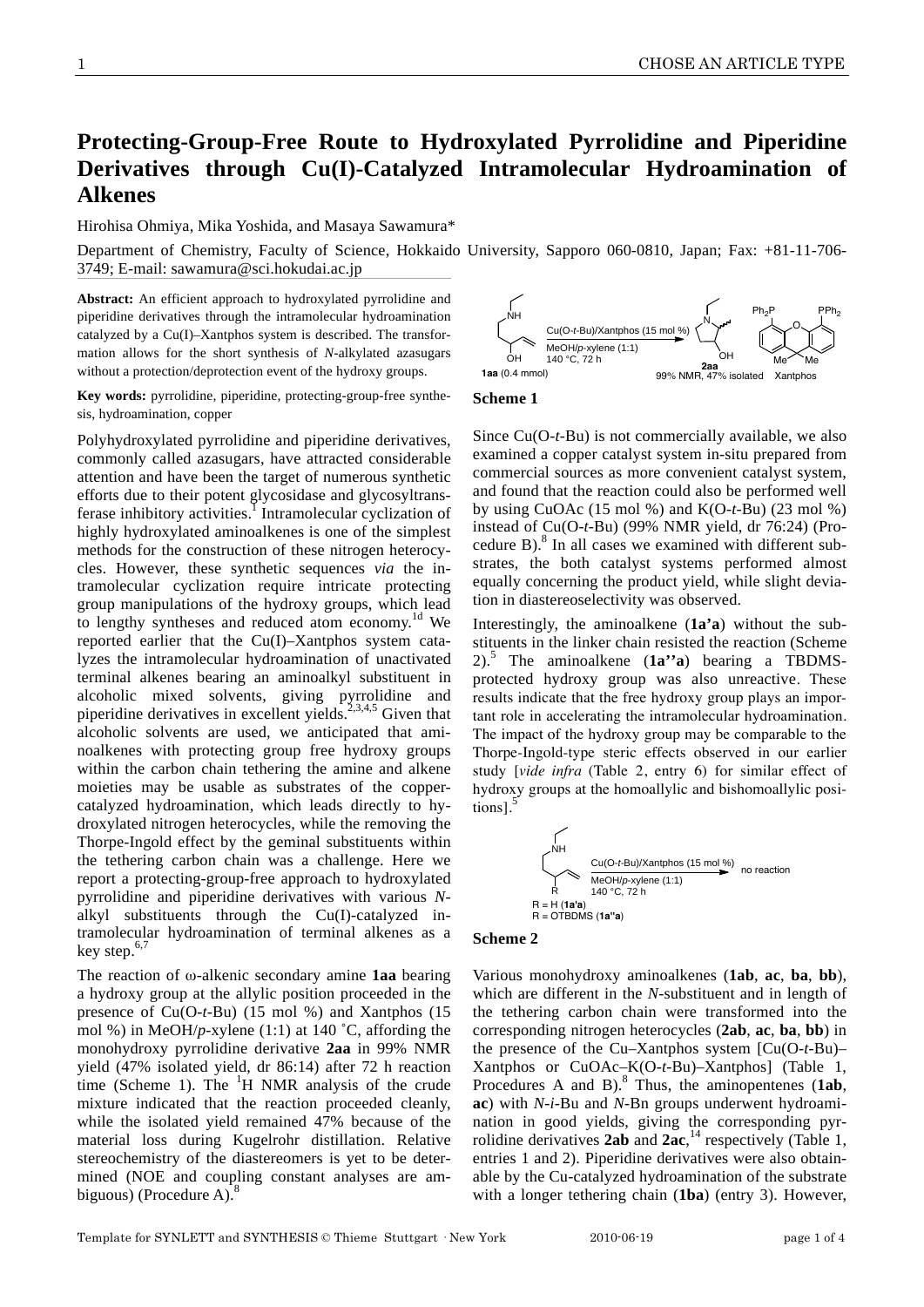the reaction of the primary amine (**1bb**) to yield the *N*unsubstituted 2-hydroxy piperidine (**2bb**) resulted in a lower yield (22%, *trans/cis* 82:18<sup>9</sup>) (entry 4).

**Table 1** Synthesis of Monohydroxylated Pyrrolidines and Piperidines



 $a$ <sup>a</sup> Isolated yield. The yield in parentheses was determined by  $\rm{^1H}$ NMR. *<sup>b</sup>* The products were isolated by Kugelrohr distillation. *c* Diastereomeric ratio. Determined by <sup>1</sup> H NMR. *<sup>d</sup>* Conditions: CuOAc (15 mol %), Xantphos (15 mol %), K(O-*t-*Bu) (23 mol %), **1** (0.4 mmol), MeOH/*p*-xylene (1:1, 0.8 mL), 140 ˚C, 72 h. *<sup>e</sup>* Conditions: Cu(O-*t-*Bu) (15 mol %), Xantphos (15 mol %), **1** (0.4 mmol), MeOH/*p*-xylene (1:1, 0.8 mL), 140 ˚C, 72 h. *<sup>f</sup>* Conditions: Cu(O-*t-*Bu) (15 mol %), Xantphos (15 mol %), **1** (0.4 mmol), MeOH/*p*-xylene (1:1, 1.8 mL), 140 ˚C, 72 h.

Next, we investigated the synthesis of dihydroxylated *N*alkylpyrrolidine derivatives. The chiral 3,4 dihydroxylated 1-amino-5-pentene substrates (**1ca**–**ce**) with different *N*-alkyl groups were readily prepared from 1,4-pentadien-3-ol (**3**) without the need for protecting groups (Scheme 3). Thus, according to the literature, (2*R*,3*S*)-1,2-epoxy-4-penten-3-ol (**4**, 95% ee) was prepared through the enantiotopos selective Sharpless oxidation of **3** with the  $Ti(O-i-Pr)_{4}/L$ -(+)-DET/TBHP (1 eq of Ti) in  $50\%$  yield.<sup>10</sup> Subsequent ring-opening with various primary amines provided the aminoalkene substrates (**1ca**–**ce**) with good to high yields.



### **Scheme 3**

The dihydroxylated alkene **1ca**–**cd** underwent the hydroamination with an increased catalyst loading (20 mol % Cu), providing dihydroxylated pyrrolidine derivatives  $(2ca-cd)$  with a high diastereoselectivity  $(>20:1)$ (Table 2, Procedures A and B). $8,15$  Thus, substituents

such as Me, Pr, *i-*Bu and hydroxylethyl groups were tolerated at the nitrogen atom (entries 1–4). On the other hand, the reaction of the aminopentene (**1ce**) with an *N*benzyl group resulted in a low conversion (entry 5).

**Table 2** Synthesis of Dihydroxylated Pyrrolidines and Piperidines

| entry            | aminoalkene                                | product                                         | yield $(\frac{9}{6})^a$ | $\mathrm{dr}^b$ |
|------------------|--------------------------------------------|-------------------------------------------------|-------------------------|-----------------|
| $1^c$            | NΗ<br>$HO^{\omega}$                        | لى                                              | $51^e (99)$             | >20:1           |
| $2^d$            | OH 1ca<br>NΗ<br>HO <sup>ww</sup><br>OH 1cb | $HO \bigg _{2ca}$<br>ÓН<br>$HO$ $2cb$ OH        | $47^{f}(55)$            | >20:1           |
| $\mathfrak{Z}^d$ | ŇΗ<br>$HO^{\omega\omega}$<br>OH 1cc        | HO<br>,<br>ОН<br>2cc                            | $43^{f} (45)$ >20:1     |                 |
| $4^c$            | OH<br>ŃH<br>$HO^{w}$<br>OH 1cd             | <b>OH</b><br>$HO$ <sub>2cd</sub><br>$_{\rm OH}$ | (56)                    | >20:1           |
| $5^c$            | Ph<br>ŃH<br>$HO^{w}$<br>OH 1ce             | Ph<br>$H_0$<br>.<br>ОН<br>2ce                   | trace                   |                 |
| 6 <sup>d</sup>   | <br>Nн<br>HO<br>OH 1d                      | HO<br>OH <sub>2d</sub>                          | $41^e(99)$              | 62:38           |

<sup>*a*</sup> Isolated yield. The yield in parentheses was determined by <sup>1</sup>H NMR. *<sup>b</sup>* Diastereomeric ratio. Determined by <sup>1</sup> H NMR. *<sup>c</sup>* Conditions: Cu(O-*t-*Bu) (20 mol %), Xantphos (20 mol %), **1** (0.4 mmol), MeOH/p-xylene (1:1, 0.8 mL), 140 °C, 72 h. <sup>*d*</sup>Conditions: CuOAc (20 mol %), Xantphos (20 mol %), K(O-*t-*Bu) (30 mol %), **1** (0.4 mmol), MeOH/*p*-xylene (1:1, 0.8 mL), 140 ˚C, 72 h. *<sup>e</sup>* The product was isolated by Kugelrohr distillation. *<sup>f</sup>* The product was isolated by PTLC (silica gel, MeOH).



#### **Scheme 4**

Extension of the protecting-group-free protocol to the synthesis of a piperidine derivative, 3,4-dihydroxy-1,6 dimethylpiperidine (**2d**) was feasible by replacing the epoxidation substrate **3** with its one-carbon homologue  $(\pm)$ -**5** (Scheme 4 and Table 1, entry 6). Thus, the Sharpless kinetic resolution<sup>11</sup> of dienyl alcohol  $(\pm)$ -5 with Ti(O-*i*-Pr)4/D-(–)-DIPT/TBHP (0.1 eq of Ti) system afforded (2*S*,3*R*)-1,2-epoxy-5-hexen-3-ol (**6**) with 99% ee in 35% yield [based on (±)-**5**]. Subsequent ringopening with methylamine provided the hydroamination precursor (2*S*,3*R*)-**1d** in 65% yield (Scheme 4). The Cu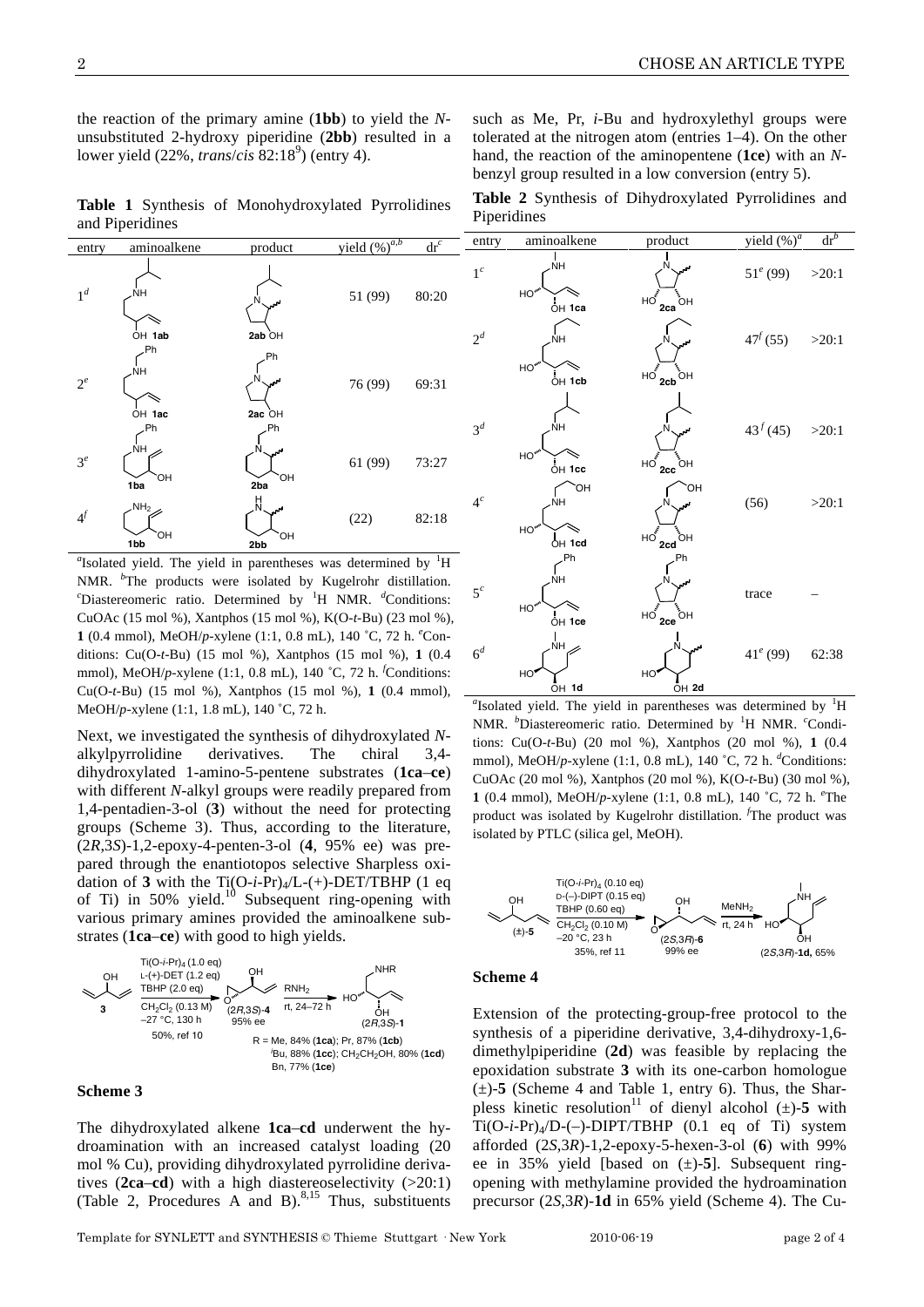catalyzed hydroamination of (2*S*,3*R*)-**1d** afforded the corresponding piperidine derivatives (**2d**) as 62:38 diastereomer mixture (Table 1, entry 6, Procedure B). $8,16$ The successful intramolecular hydroamination of **1d** indicates that the effect of a free hydroxy group to accelerate cyclization can operate even at the homoallylic or bishomoallylic positions, which are virtually not electronically associated with the alkene moiety. Hence, the effect of the hydroxy groups is likely to be due to an entropic factor.

A route to a trihydroxy-*N*-methylpiperidine derivative (**2e**) is outlined in Scheme 5. The Sharpless asymmetric oxidation of *meso*-1,2-divinylethylene glycol (**7**) with  $Ti(O-i-Pr)<sub>4</sub>/L-(+)-DIPT/TBHP$  (1 eq of Ti) system afforded a diastereomeric mixture (dr 81:19) of optically active epoxides (2*S*,3*R*,4*R*)-**8** (90% ee) and (2*R*,3*R*,4*R*)-**8**  (90% ee).<sup>12</sup> Temporary diacetylation of the diol epoxides allowed for the isolation of the major isomer by silica gel chromatography. The treatment of the diacetoxy epoxide with  $MeNH<sub>2</sub>$  caused epoxide ring-opening and simultaneous deacetylation to provide the chiral aminotriol [(2*S*,3*R*,4*R*)-**1e**] with a terminal alkene moiety. The copper-catalyzed hydroamination of **1e** under the conditions identical to those for Table 2, entries 2–4 and 6 furnished the corresponding trihydroxylated piperidine derivative (**2e**) in 53% yield (dr  $61:39$ ) after extraction with  $H_2O$ followed by concentration to dryness (Procedure  $C$ ).  $13,17,18$ 



#### **Scheme 5**

In summary, we have developed protecting-group-free routes to a variety of hydroxylated pyrrolidine and piperidine derivatives by way of the Cu(I)-catalyzed intramolecular hydroamination of aminoalcohols with a terminal alkene moiety. The presence of one or more free hydroxy groups in the tethering chain connecting the amine and alkene moieties was beneficial for the cyclization to proceed efficiently. Having flexibility in introducing different *N*-alkyl groups in the substrate preparation and a broad tolerance of the copper catalysis toward various *N*-alkyl groups, the present approach would possibly be a useful alternative to the existing methods for the preparation of *N*-alkylazasugars.

#### **Acknowledgement**

This work was supported by Grants-in-Aid for Scientific Research (B) from the Ministry of Education, Culture, Sports, Science and Technology, Government of Japan.

#### **References and Notes**

- (1) For reviews: (a) *Iminosugars as Glycosidase Inhibitors-Nojirimycin and Beyond*; Stütz, A. E., Ed.; Wiley-VCH: Weinheim Germany, **1999**. (b) Asano, N.; Nash, R. J.; Molyneux, R. J.; Fleet, G. W. *Tetrahedron: Asymmetry.* **2000**, *11*, 1645–1680. (c) Lillelund, V. H.; Jensen, H. H.; Liang, X.; Bols, M. *Chem. Rev*. **2002**, *102*, 515–553. (d) Pearson, M. S. M.; Mathe-Allainmat, M.; Fargeas, V.; Lebreton, J. *Eur. J. Org. Chem.* **2005**, 2159–2191.
- (2) For reviews on the hydroamination of alkenes and alkynes, see: (a) Müller, T. E.; Beller, M. *Chem. Rev*. **1998**, *98*, 675– 703. (b) Müller, T. E.; Hultzsch, K. C.; Yus, M.; Foubelo, F.; Tada, M. *Chem. Rev*. **2008**, *108*, 3795–3892.
- (3) For late transition metal catalyzed intramolecular hydroaminations of aminoalkenes bearing a protecting-group-free hydroxy group, see: Rh: (a) Liu, Z.; Hartwig, J. F. *J. Am. Chem. Soc*. **2008**, *130,* 1570–1571. Pt: (b) Han, X.; Widenhoefer, R. A. *Angew. Chem Int. Ed*. **2006**, *45,* 1747–1749. Pd: (c) Michael, F. E.; Cochran B. M. *J. Am. Chem. Soc*. **2006**, *128*, 4246–4247.
- (4) For intramolecular amidomercurations of amidoalkenes bearing a protecting-group-free free hydroxy group, see: (a) Singh, S.; Chikkanna, D.; Singh, O. V.; Han, H. *Synlett* **2003**, 1279– 1282. (b) Chikkanna, D.; Han, H. *Synlett* **2004**, 2311–2314. See also ref 2.
- (5) Ohmiya, H.; Moriya, T.; Sawamura, M. *Org. Lett.* **2009**, *11*, 2145–2147.
- (6) For reviews on the protecting-group-free synthesis, see: (a) Hoffmann, R. W. *Synthesis* **2006**, 3531–3541. (b) Young, I. S.; Baran, P. S. *Nature Chem.* **2009**, *1*, 193–205.
- (7) For a synthesis of hydroxypyrrolidines without protecting groups, see: Dangerfield, E. M.; Timmer, M. S. M.; Stocker, B. L. *Org. Lett.* **2009**, *11*, 535–538.
- (8) **General Procedure for the Cu(I)-Catalyzed Hydroamination of Aminoalkene [Procedure A with Cu(O-***t***-Bu)– Xantphos, Scheme 1, Tables 1 and 2].** In a glove box, Cu(O*t*-Bu) (0.06 mmol, 8.2 mg or 0.08 mmol, 10.9 mg) and Xantphos (0.06 mmol, 34.7 mg or 0.08 mmol, 46.3 mg) were placed in a screw vial. Anhydrous, degassed mixed solvent, MeOH/*p-*xylene (1:1, 0.4 mL) was added and stirred at room temperature for 10 min to give a pale yellow solution. A solution of a hydroxylated aminoalkene (0.4 mmol) in MeOH/*p*xylene (1:1, 0.4 mL) was added. The vial was sealed with a screw cap, and was removed from the glove box. The mixture was stirred and heated at 140 °C for 72 h. The reaction mixture was cooled to room temperature and concentrated. An internal standard (1,1,2,2-tetrachloroethane) was added to the residue. The yield of the product was determined by  ${}^{1}$ H NMR. Purification by Kugelrohr distillation or preparative thin-layer chromatography (silica gel, MeOH) gave the desired product in a practically pure form. **General Procedure for the Cu(I)- Catalyzed Hydroamination of Aminoalkene [Procedure B with CuOAc–K(O-***t***-Bu)–Xantphos, Tables 1 and 2].** In a